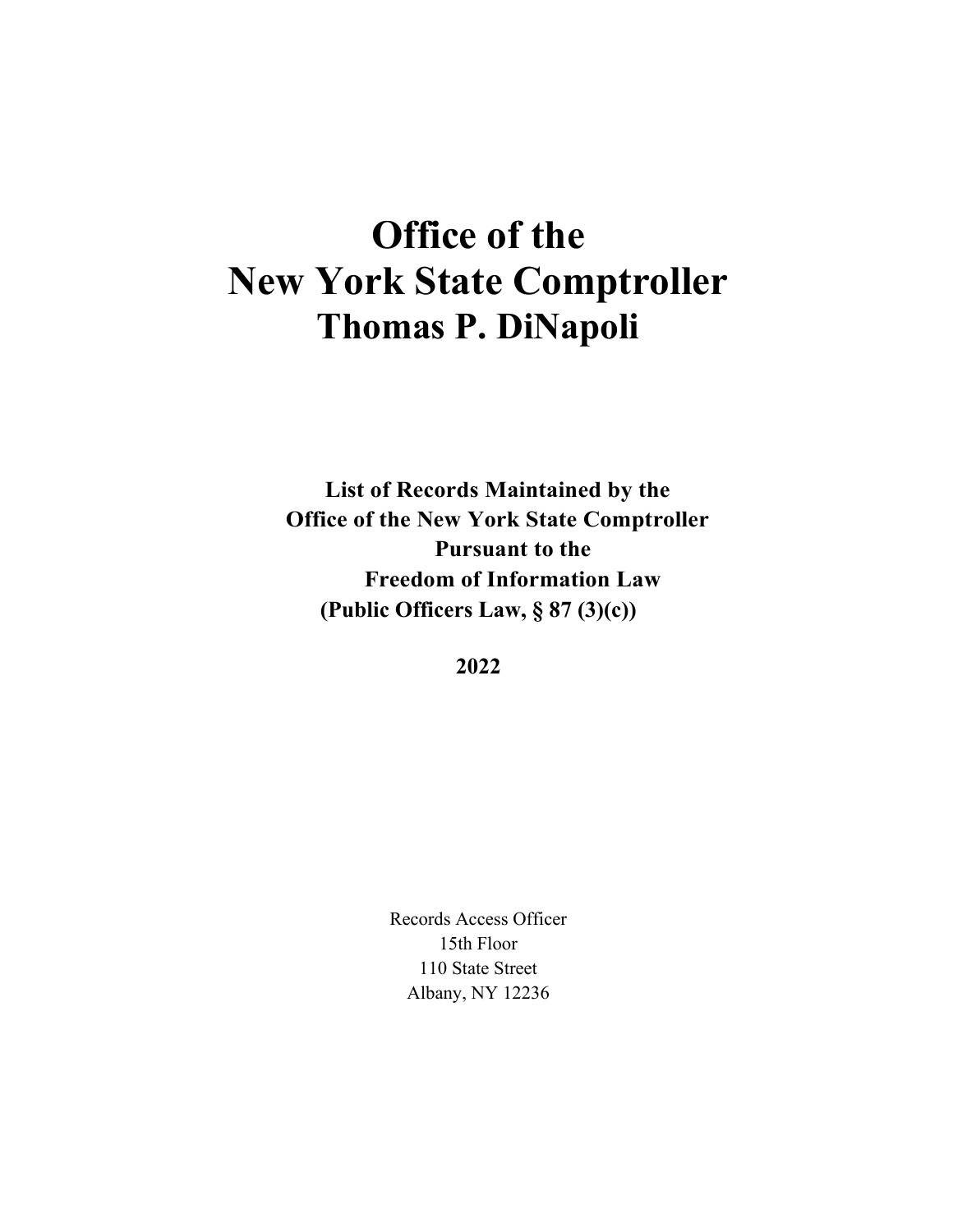## **OFFICE OF COMMUNICATIONS**

Press Releases Freedom of Information Law requests **Brochures Newsletters** 

## **DIVISION OF LEGAL SERVICES**

# **Securities Litigation and Corporate Governance Unit:** Mitchell Lama Housing Project Mortgage Buyout or Modification Request and Dispositions Public Housing Project Privatization Requests and Dispositions Securities Litigation Files Corporate Governance Legal Files

#### **Local Government, School Accountability and Debt Management Unit:**

Published and Unpublished Advisory Opinions of OSC Special District Applications and Related Materials Fire District Applications Adirondack Park Approvals Debt Exclusions Approvals of Negotiated Sales of Discount Bonds Approvals of Small City School Districts Exceeding Debt Limits Sales Tax Agreement Approval Codes of Ethics (up to 1991) Litigation Files New York State General Obligation Bond and Note Transcript New York State Local Government Assistance Corporation (LGAC) Bond Transcripts Comptroller's Approvals of Municipal Refunds and Related Documents Comptroller's Letter Commenting on Applications to the Public Authorities Control Board (PACB)

## **Legislation, Budget and Policy:**

Files on Bills Introduced in the Legislature Files on Regulations Promulgated

#### **House Counsel Unit:**

FOIL Compliance Officer Files 529 College Savings Files NY ABLE Files Procurement and Contracting Files Condo Board Files Privacy Officer Files Data Sharing Agreements and MOUs Procurement Lobbying Correspondence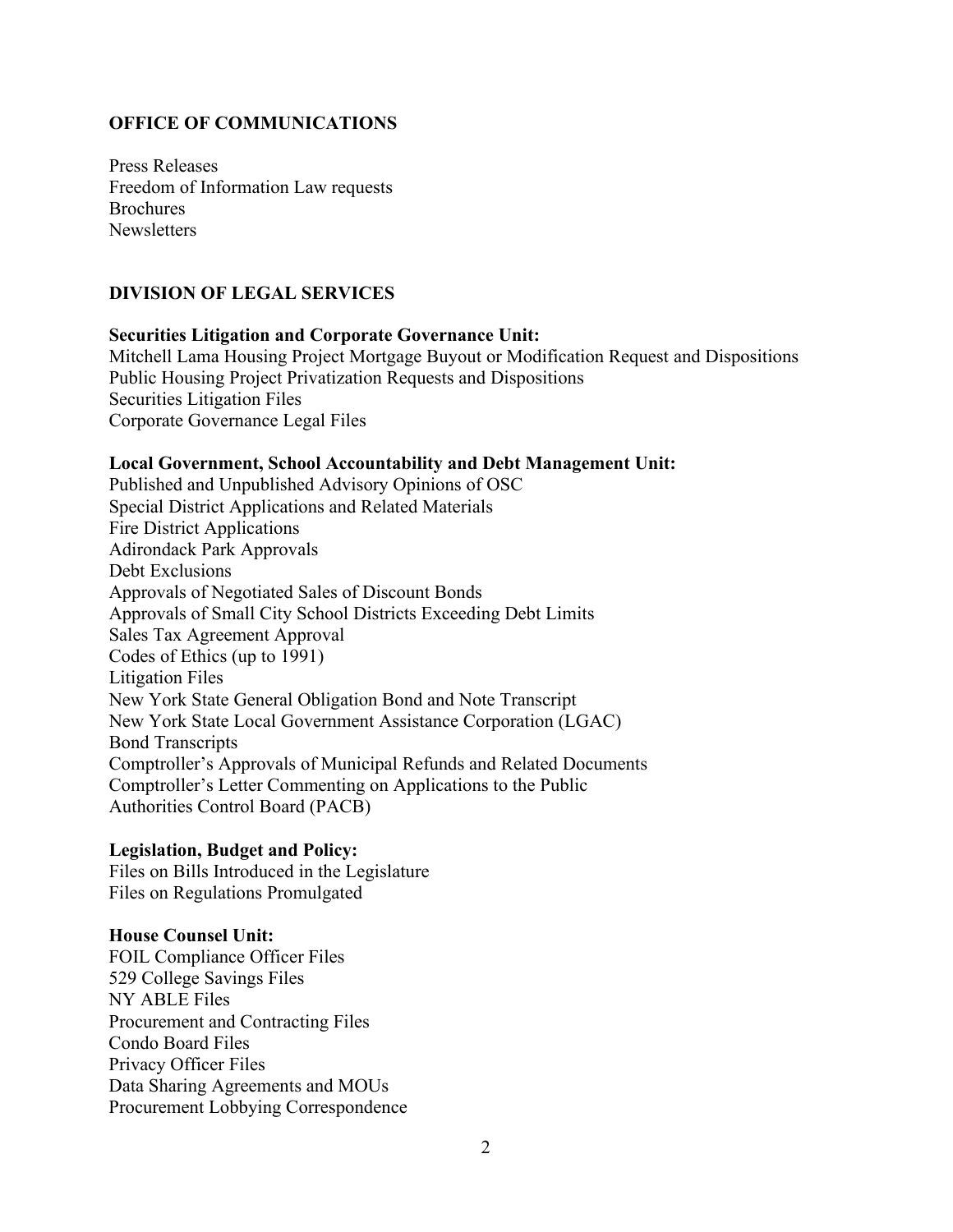Legal Memoranda and Opinions

#### **State Finance Unit:**

Advisory Opinions for the Office of Operations and Supporting Documentation Abandoned Property Claims and Supporting Documentation Office of Unclaimed Funds Administrative Hearings Files Contract Award Protest Determinations and Supporting Documentation

## **Retirement Unit:**

Retirement System Litigation Files Legal Memoranda and Opinions

## **Pension Investments Unit:**

Contracts Investment Recommendation Memos Private Placement Memo Legal Memoranda and Opinions

## **Ethics Unit:**

Ethics Training Materials Ethics Opinions FOIL Appeal Files

#### **State Audit and Litigation:**

Litigation Files for the Office of Operations Litigation Files for the Division of State Government Accountability Advisory Opinions for the Division of State Government Accountability and Supporting Documentation Employee Disciplinary Matters Americans with Disabilities Matters Sexual Harassment Prevention Training Other Employee Matters Court of Claims Act Payment Matters Public Officers Law Payment Matters Public Lands Law Payment Matters Other Litigation Files Subpoena Files Writs and Other Judgment Enforcement Papers Oil Spill Fund Files

## **Office of Internal Control:**

Triennial Internal Control Audit of the Office of the State Comptroller Annual Internal Control Certifications and Exception Reports Internal Control Legislation Internal Control Training and Education Materials Executive Order and Policy Files, Agency Policies Division and Office Descriptions for the General Administrative Manual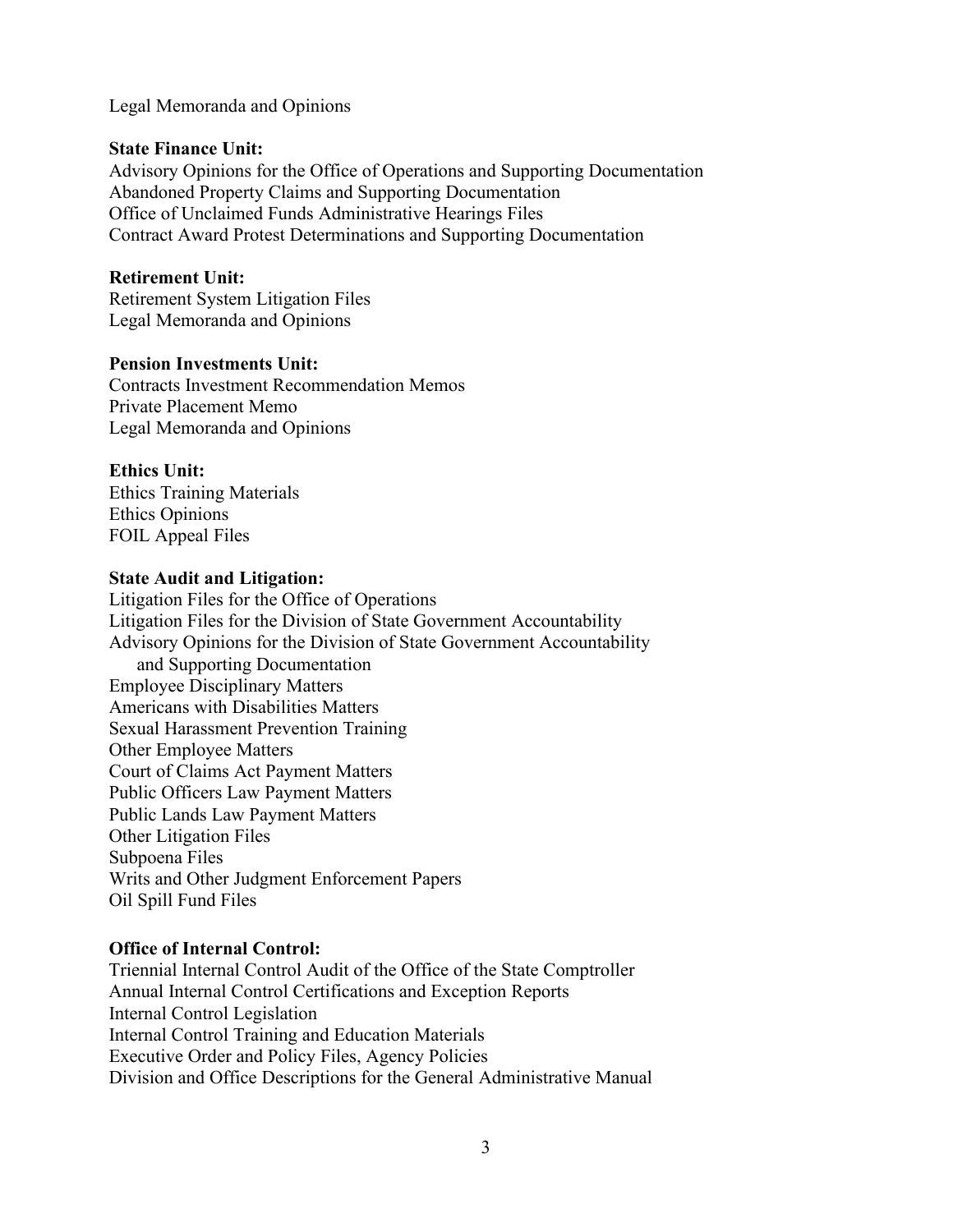## **CHIEF INFORMATION OFFICE**

#### **Information Security Office:**

Enterprise Security Architecture (ESA) – OSC's Strategic Information Security Document OSC Information Security Policies and Standards – Comprehensive Set of Enterprise Policies and Standards for Information Protection Vendor Contracts and Project Documents Security Training Manuals and Presentations Intranet Page Materials on Information Security Risk and Vulnerability Documents – Redacted Assessment Documents, Remediation Workplans and Results Software Security Reviews – Security Analysis of Software that Business and IT Units Propose to Purchase Planning and Budget Documents – Annual Documents Cloud Security Documentation

#### **Program Management Office:**

Miscellaneous OSC Project Files (Including Training, Internal Consulting, Business Analysis and Project Management, etc.) Project Summary and Detail Status Reports Project Post Implementation Evaluation Review Reports (PIER) IT Governance Support Files Intranet Files NYS Forum Presentations International Institute of Business Analysis (IIBA) Presentations, Monthly Treasurers' Report, Annual Financial Statement Assistant Comptrollers' Group Meeting Materials and Administrative Files Miscellaneous Other Office Administrative Files (Staff Training and Personnel Files, Office Plans, Monthly Reports, Purchasing Information, Budget Files, etc.)

#### **STRATEGIC PLANNING OFFICE**

Strategic Planning General Files Strategic Planning Training Miscellaneous Executive Deputy Staff Files (Job Descriptions, Personnel Files, Staff Training, and Purchasing Information)

#### **Enterprise Management:**

Miscellaneous Administrative Files Performance Measures Internal Communications Privacy Committees

#### **DIVISION OF HUMAN RESOURCES**

Employee Handbook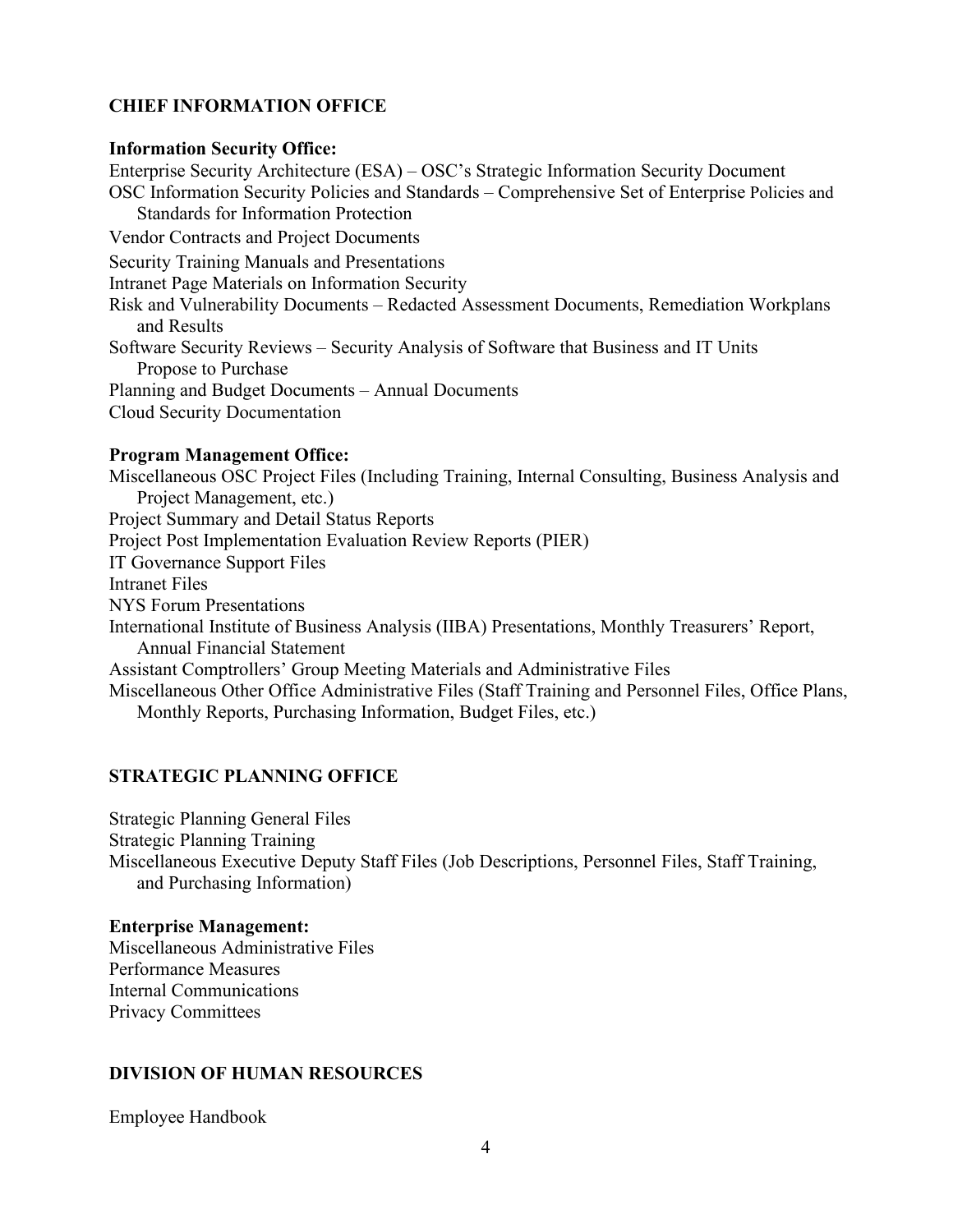HR Portion of General Admin Manual

#### **General Records:**

2266 Request to Fill Applicant Tracking Logs Arbitration Awards Arbitration Files (Current & Historical) BDA Canvass Files Classification Files (Current & Historical) Confidential Medical Confidential Agency Roster Discipline Files (Current & Historical) Duties Statements Employee Engagement Programs Records Employee Organization Leave Files Examination Files (Current & Historical) Future Forward Internship Academy Records Grievance Files (Current & Historical) Health Insurance Benefits Information and Employee Records I-9 & Documentation Improper Practice Charge Files (Current & Historical) Income Protection Plan Information and Employee Records Interview and Selection Documents Labor Management Meeting Minutes List of Employees Hired Under Section 211 & 212 M/C Life Insurance Information and Employee Records M/C Merit Awards M/C Vacation Exchange Management Confidential Designation Files OTT Approval Out-of-Title Work Files Payroll Registers/Microfiche Back to 1981 Performance Evaluation Appeals Files Performance Evaluations Personnel History Folders Policy Makers Posting Files Probation Tracking Logs Recruitment Files (Current & Historical) Service Awards List Per Year Telecommuting Agreements Time Records for All Employees Traineeship Tracking Logs Training Records by Individual Workers' Compensation Files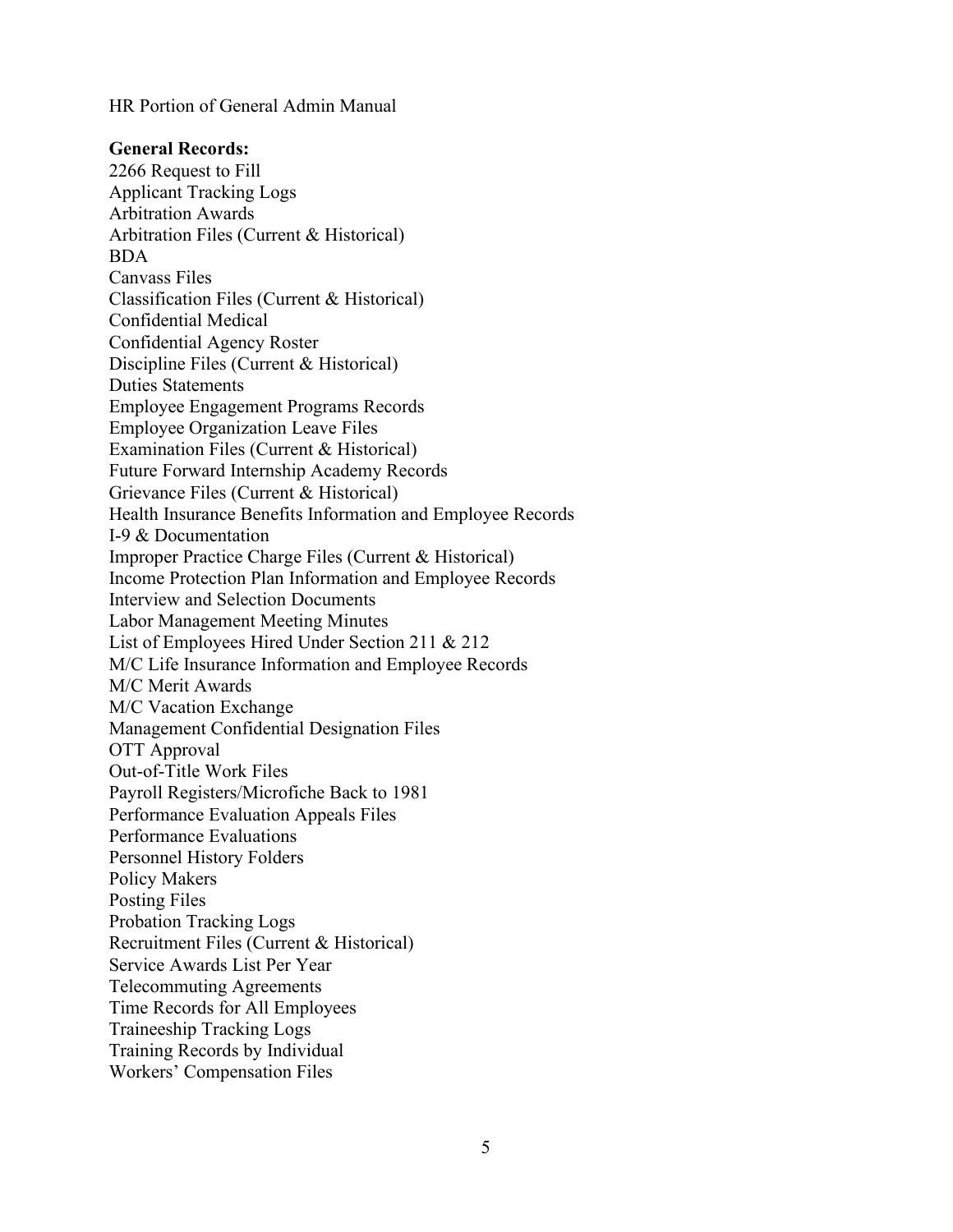## **Training Unit:**

Training Records by Individual Training Materials Class Evaluations Tailored Training Programs Mentoring Program Information and Lists of Mentor/Protégés Recognition Program Information and Lists of Recipients Records of Agency CPAs Mediation Agreements Leadership Development Program Applications Signed Coaching Agreements

#### **Employee Health Nurse:**

CPR/AED Certification and CPR/AED 1st Aid Class Attendance Lists Wellness Program Rosters EHS Employee Health Records (Employee Medical Records) Ergonomic Assessment Records for Employee Assessments and Training Flu Administration Records

#### **Publications:**

Employee Training and Staff Development Information

# **FINANCE AND ADMINISTRATION (F&A)**

#### **F&A Executive:**

110 State St. Condominium Board of Managers' Records

#### **Emergency Preparedness & Internal Communications (EPIC):**

Emergency Preparedness Records

#### **Finance Office:**

Agency Merchandise Vouchers Agency Travel Vouchers Agency Contracts and Contract Vouchers Agency Journal Vouchers Fixed Cost Appropriation Vouchers Program Expenditure Report Program Encumbrance Reports (Current Year) Agency Budget Certificates Agency Payrolls (Most Current) Agency Budget Request State Records Retention Transfer List Minority/Women-Owned Business Report Agency Purchase Requests and Purchase Orders

## **Bureau of Management Services:**

Hudson-Green Parking List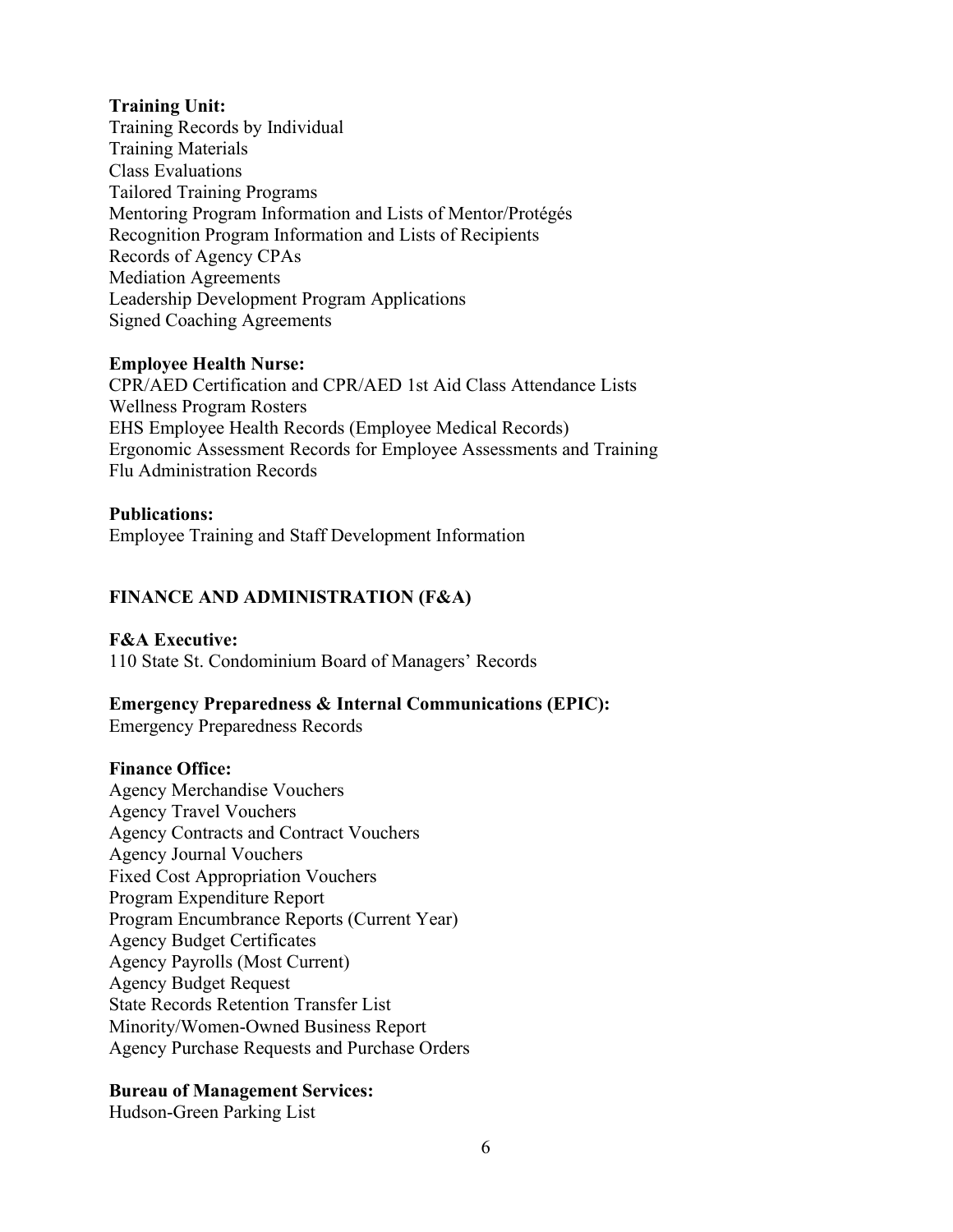NY State ID Card Database NY State ID Card Applications Certified Mailing Records Space and Telephone Project Files Building Lease Files Building Repair and Service Requests Health and Safety Records Duplication Service Job Files

## **M/WBE Programs:**

Directory of Frequently Purchased Commodities and Services by New York Agencies Minority and Women-Owned Business Enterprise (M/WBE) Goal

# **DIVISION OF RETIREMENT SERVICES**

Retirement Annual Comprehensive Financial Report (ACFR Available Online) Individual Members' File Retirement System Legal Records (See Legal Services Division) Forms Master Catalog Catalog of All Publications and Web Content Accounting Records Employer Records

# **OPERATIONS**

## **Bureau of Contracts:**

Annual Prompt Contracting Report Annual Procurement Stewardship Act Reports

- Active Agency Contracts
- OSC Reviewed Contracts
- Agency Purchases from Centralized Contracts
- Annual Employment Reports for Consultant Contracts
- Bid Protest Determinations

Contracts by the Numbers Report

OSC Contract Audit Module within the Statewide Financial System (SFS)

VendRep Management System (Additional Procurement Record Information)

New York State VendRep System (Potentially Additional Procurement Record Information)

Contract and Procurement User Manuals and Guides

The Guide to Financial Operations (Chapter XI) and Contract Advisories

SFS Data and Report Files

Electronic Document Submission System (EDSS)/Electronic Document Storage (EDOCS) Contract Submission System (CSS)

Bid Protest Database

# **Bureau of Accounting Operations:**

Statewide Financial System Data and Report Files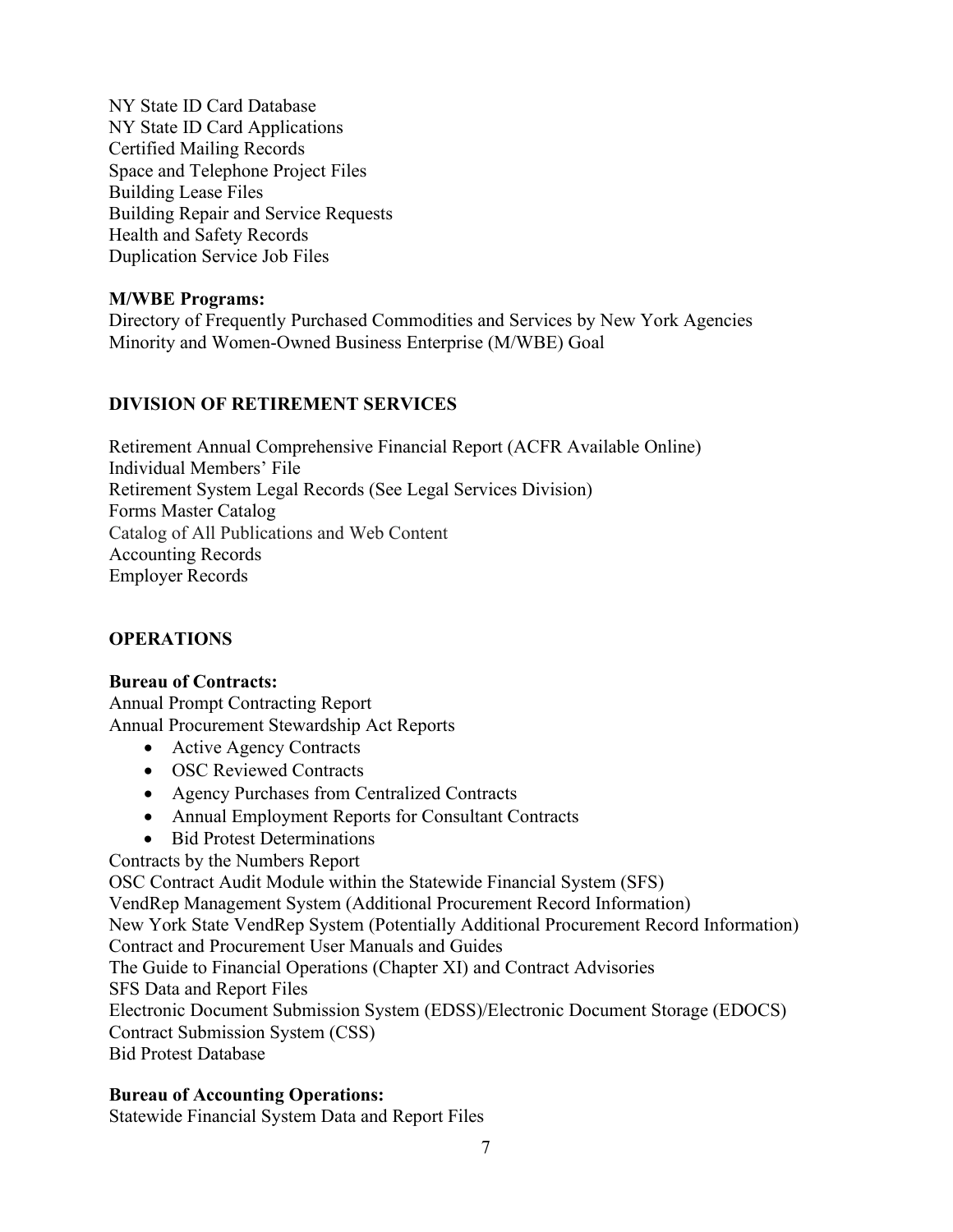Guide to Financial Operations Statutory Certifications (e.g., Breast Cancer, Alzheimer's Research Funds) Certification to Budget Director of Capital Projects spending which is reimbursable from State General Obligation or Public Authority bonds Quarterly Governmental Funds Statement of Receipts by Major Revenue Source Operational Advisories Accounting Transactions for Cash Receipts, Refunds to Appropriations, and Journal Entries Monthly Tax Certifications from DTF Containing the Distribution of Tax Collections Monthly Disposition Records Supporting the Amount of Tax Receipts Distributed to Other Government Units State Appropriation Records Budget Authorizations to Allocate, Segregate, Interchange, or Transfer State Appropriations Federal Grant Awards and Related Reconciliations Cash Management Improvement Act Annual Report of Interest Liability State Bank Accounts and State Banking Services Daily Cash Position for State Investment and State Cash Flow Investment of NYC Debt Service, Economic Development Investments through Linked Deposit, Banking Development and State Charter Programs

#### **Bureau of State Expenditures:**

Travel Manual (Available from Attorney General's Office) Guide to Financial Operations: Vendor/Customer Management, Purchasing, Expenditures, and Employee Expense Reimbursement Accounts Payable, Travel, Vendor File Advisories Purchasing and Payments, Travel, and Vendors Forms Section 179(m) – SFL Report on Prompt Payment Interest Paid/Saved 1099 Reporting Vendor File Maintenance and Enhancements Offset Workbook (Liens) Lien Docket Comptroller's Lien Account Comptroller's Escrow Account Workers' Compensation Board Data and Report Files Department of Labor Unemployment Insurance Benefit Data and Report Files Department of Taxation and Finance Data and Report Files State Insurance Fund Data and Report Files Intertrac Agency Contact Database FOIL Response Tracking Media Response Tracking

#### **Bureau of Financial Reporting and Oil Spill Remediation:**

Annual Comprehensive Financial Report (ACFR) Financial Condition Report Quarterly GAAP Financial Statements Citizen's Guide State Accounting Policies Manual Fund Classification Manual Guide to Financial Operations Related to BFROSR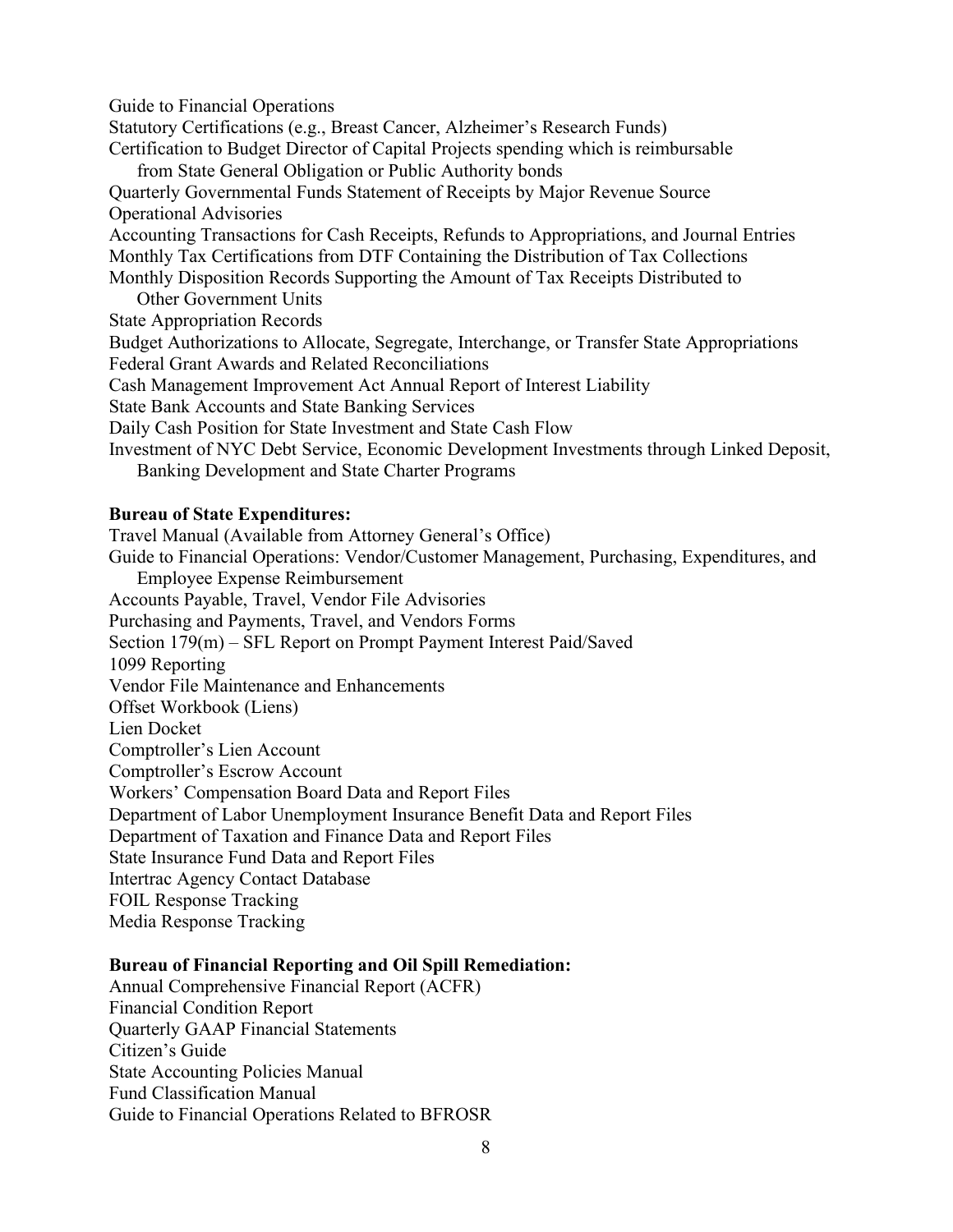Operational Advisories Related to BFROSR GAAP Closing Procedures Manual Various Public Authority Reports Debt Confirmations Housing Debt Receivables GAAP Financial Statements Work Papers Chapter 551 Functional Reporting Five Year Comparative Financial Statements Schedule of Expenditures of Federal Awards Local Government Assistance Corporation GAAP Financial Statements Oil Spill Fund Monthly and Annual Financial Statements Annual Cash Basis Report on State Funds Monthly Reports on Receipts and Disbursements (Cash Basis Report on State Funds) Summary of Annual State Spending and Receipts Any Request for Oil Spill Fund Information

## **Office of Unclaimed Funds:**

Unclaimed Funds Processing System (All Account Records, Claims and Claims-Related Images) Public Access Unclaimed Funds Account Owners List (Comptroller's Website) Public Record of Unclaimed Funds Account Owners Pre-1986 Abandoned Property Reports Federal Tax Reporting Records

#### **State Payroll Services:**

Current Employee Records Employee History Records Payroll Reports Deductions Reports Agency Payroll Reports (Control D Reports) Instruction Materials Payroll Bulletins

## **BUDGET AND POLICY ANALYSIS**

Annual Reviews of the Executive Budget, Enacted Budget and Enacted Budget Financial Plan Annual Report on Estimated Receipts and Disbursements Periodic Fiscal Updates Policy Reports All recent reports are available on the OSC website, while some older reports are available upon request. Certain data on New York public authorities that is reported through the Public Authorities

Reporting Information System. In addition, some public authority financial data is available on Open Book New York.

## **Bureau of Debt Management:**

Debt Issuance Approvals for Certain Public Authorities, Local Governments and School Districts, and Certain Supporting Information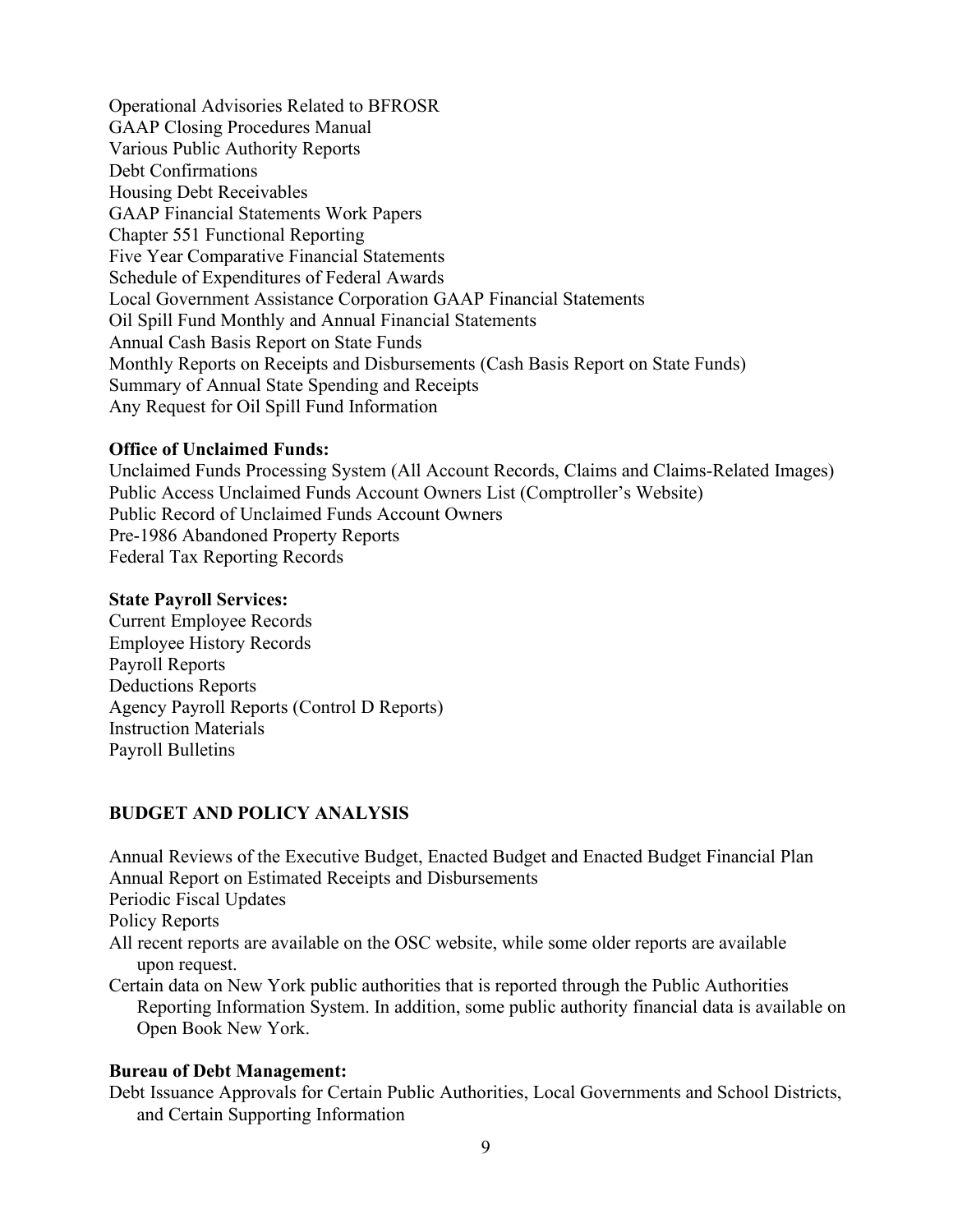Debt Issuance Approval Policy Statement and Guidelines Securities Coordinating Committee Forward Bond Issuance Calendars

## **New York State General Obligation Bonds:**

Monthly Bond Use Report Monthly Bonds Authorized, Issued and Outstanding Report Environmental Quality Bond Act of 1986 Hazardous Waste Monthly Report Clean Water/Clean Air Bond Act Monthly Report Annual and Quarterly Data Submissions to OSC Bureau of Financial Reporting Weekly Interest Rate Activity

## **New York Local Government Assistance Corporation (LGAC):**

Budget and Multi-Year Financial Plan and Quarterly Updates Annual and Quarterly Investment Reports Annual Procurement Report Annual Report and Financial Statements Monthly LGAC Swap Report Weekly Interest Rate Activity Reports Interest Rate Exchange Agreement Confirms **Contracts** LGAC Filings to Public Authorities Reporting Information System Annual and Quarterly Data Submissions to OSC Bureau of Financial Reporting Chair Certificates Financial Statements Report on Internal Controls Over Financial Reporting Organization Chart Board and Committee Meeting Agendas Board Resolutions Board and Committee Meeting Minutes Mission Statement and Performance Measurement Report By-Laws Code of Ethics Directors and Officers (Listing) Enabling Legislation Lobbying Contacts Policy Schedule of Debt

# **DIVISION OF STATE GOVERNMENT ACCOUNTABILITY**

Audits of State Agencies & Authorities Work Papers and Databases for Audits Annual One-Year and Five-Year List of Audits Annual Report of Special Education Audits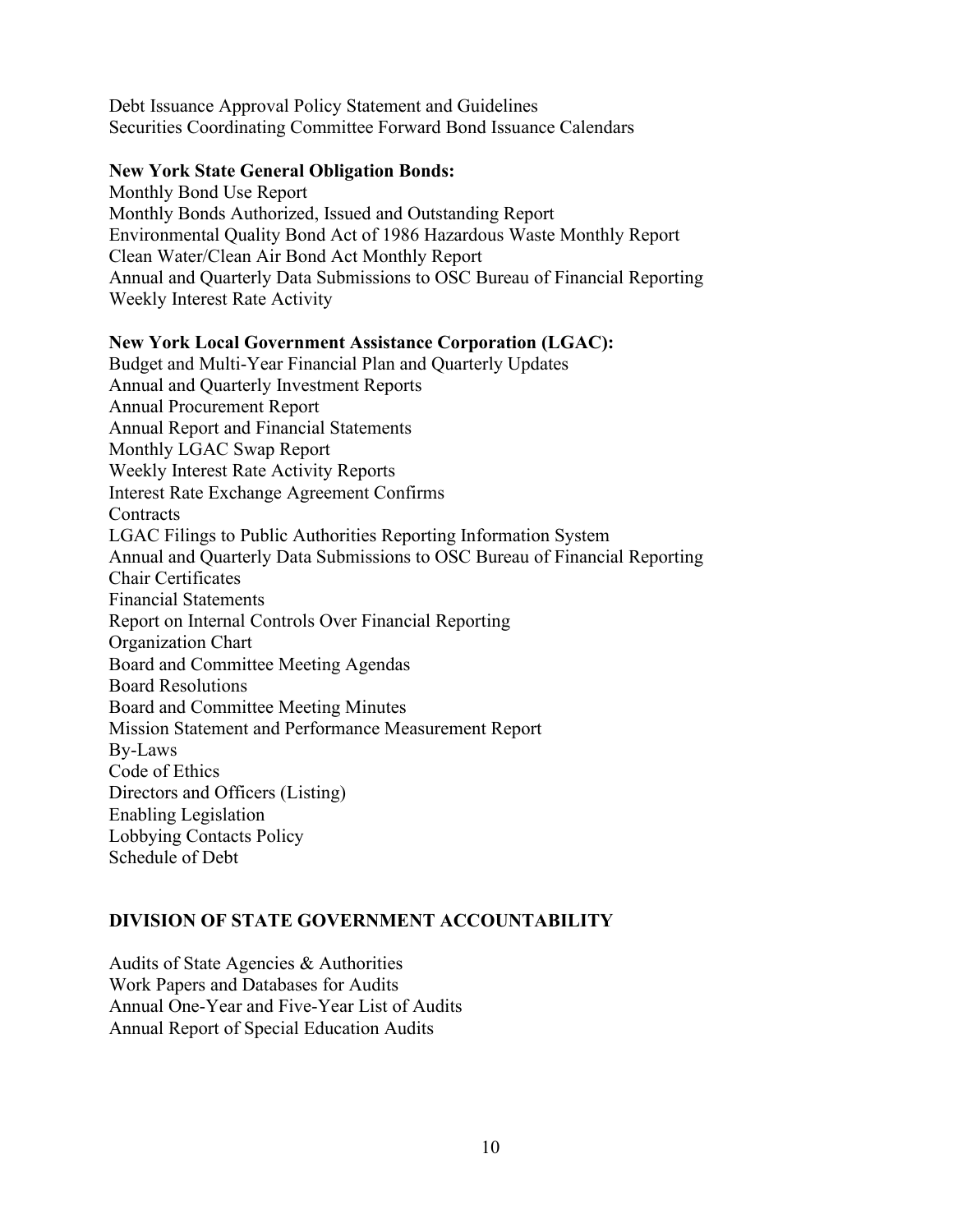# **DIVISION OF LOCAL GOVERNMENT AND SCHOOL ACCOUNTABILITY**

Audits and Other Service Reports and Correspondence for Local Governmental Entities, Related Work Papers and Various Accountability Tracking Systems Correspondence Related to Local Governmental Entities Staff Training Records Annual Financial Reports, Independent CPA Reports, Electronic Local Government Financial Data, Other Financial Documents and Other Information for Local Governmental Entities Requests From Local Governments for Special District Approvals, Refunding Approvals, Debt Exclusion Approvals and Associated Records Fiscal Stress Monitoring System and Related Records Payment Information for Various Local Government Assistance Programs Local Official Contact Information Research Reports (Local Government Issues) and Supporting Material Publications and Publication Lists Training Materials and Supporting Material Monthly Reports for Town and Village Justices and Other Justice Court Fund (JCF) Reporting Entities Various Internal Reports Related to JCF Processing, Distribution and Payments Correspondence To and From Local Government Officials and Other JCF Reporting Entities

## **OFFICE OF THE STATE DEPUTY COMPTROLLER FOR NYC**

OSDC Generated Reports – Economic and Budget Reports, and Associated Work Papers (Maintained for Four Years) NYC Financial Plan Modifications and Documentation Covered Organizations Reports and Financial Plans City Comptroller Reports Financial Control Board Reports Draft NYS and NYC Official Statements Reviewed by OSDC Proposed State Legislation Reviewed by OSDC Reports Prepared by NYC's Financial Information Service Agency (FISA)/Integrated Financial Management System (IFMS) NYS Financial Reports (NYS Tax & Finance, State Budget, etc.) General Monitoring Reports Citywide Monitoring Reports and Information Agency Monitoring Reports OMB and Other Mayoral Agency Reports MTA Ridership Dashboard Report

#### **DIVISION OF PENSIONS, INVESTMENTS, AND CASH MANAGEMENT**

Investment Records Investment Contracts Corporate Governance Activities